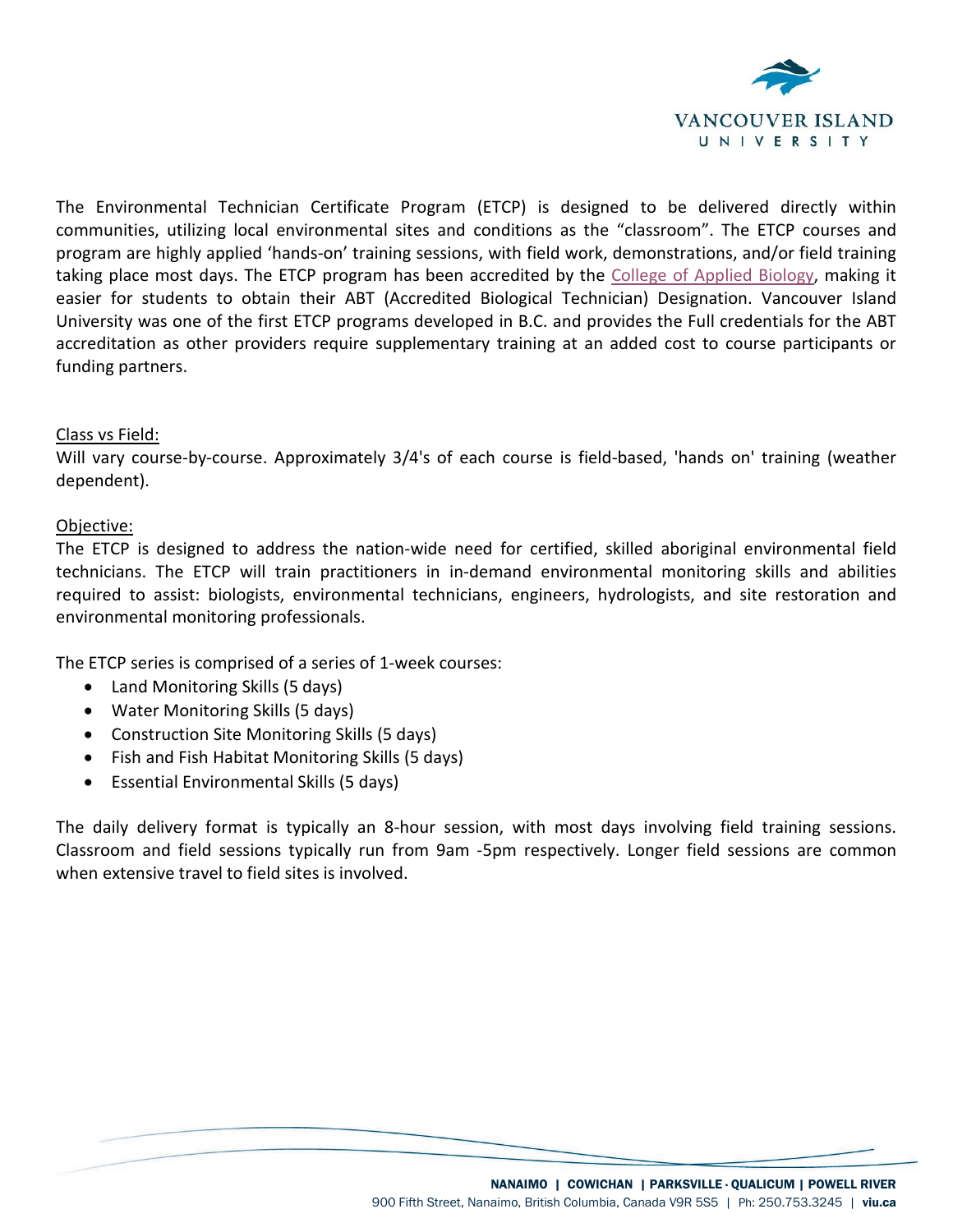

The five (5) week modules are summarized below:

## Essential Environmental Skills

An applied review of key or 'core' environmental employment skills. Upon successful completion, students will be able to:

- Identify roles and responsibilities for environmental monitoring crews
- Conduct standard safety operations and procedures
- Identify and compare environmental monitoring field activities
- Identify personal traits of an environmental monitor
- Conduct effective journal entry, data recording, and data management
- Design, set-up and manage a photo point monitoring station
- Design and conduct effective data recording techniques
- Conduct standard use of key field equipment: Elson tape, clinometers, Abney level, laser range finder, electronic scale
- Identify and conduct standard measuring and sampling techniques
- Navigate using standard navigation tools (compass, GPS, maps)
- Map and interpret project data
- Identify Project Planning phases
- Design and budget for environmental field programs
- Identify standards for Professional conduct
- Conduct field communication procedures

#### Land Monitoring Skills

An applied review of standard vegetation, soil, and wildlife sampling and monitoring field skills. Upon successful completion, students will be able to:

- Identify and conduct standard measuring and sampling techniques
- Navigate using standard navigation tools (compass, GPS, maps)
- Map and interpret project data
- Conduct standard safety operations and procedures
- Compare types of vegetation surveys
- Identify vegetation types (e.g., plants, trees) in the field
- Conduct vegetation survey methods
- Describe the purpose for collecting soil samples
- Identify soil sampling sites in the field
- Record accurate site information to assist with soil sampling
- Classify soil through observation and field procedures
- Identify the purpose of wildlife surveys
- Identify and describe wildlife survey sites in the field
- Record accurate site information to assist with wildlife surveys
- Describe wildlife survey methods
- Design and conduct a wildlife survey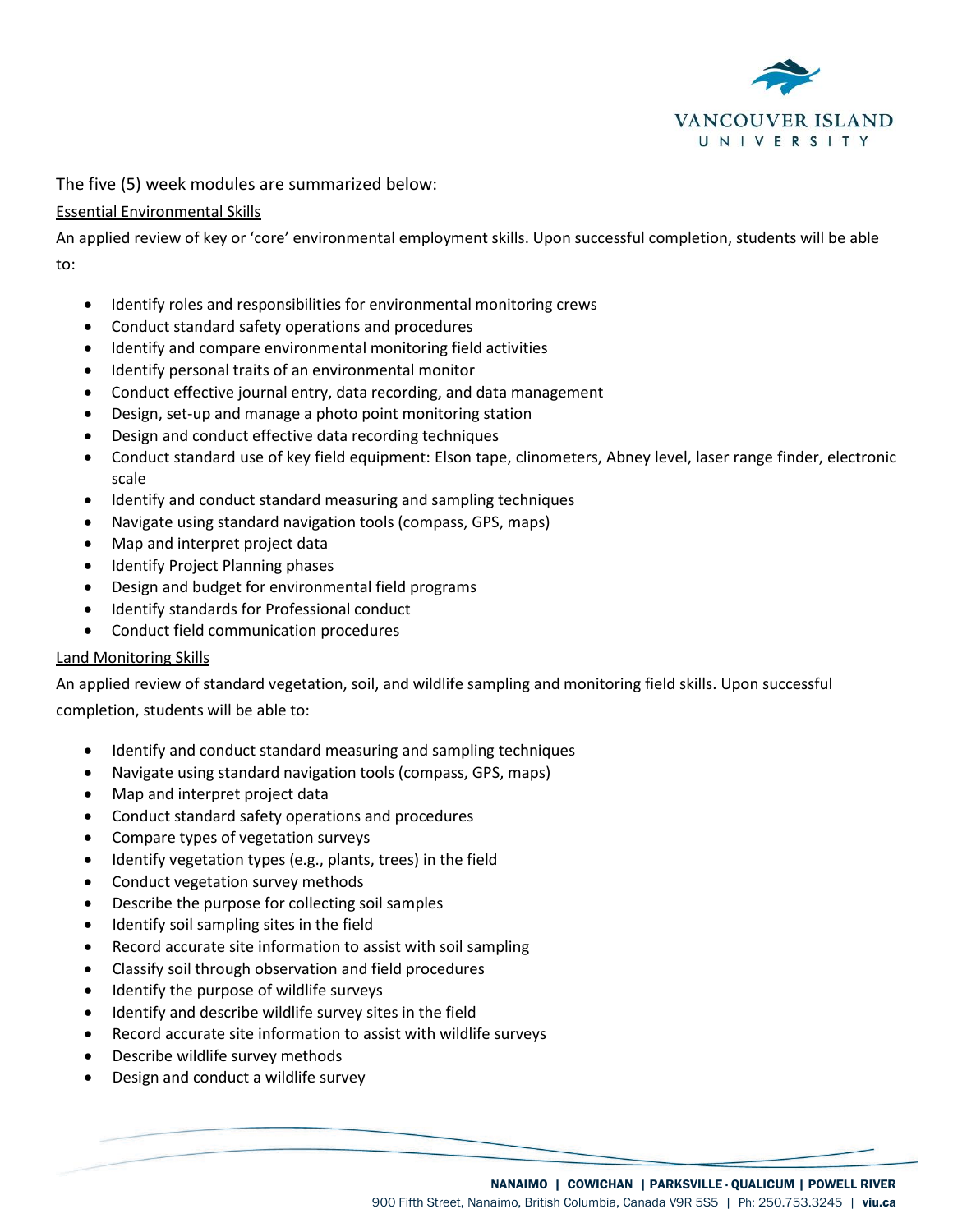

#### Water Monitoring Skills

An applied review of standard stream habitat measurement and assessment, water quality surveying, sediment and invertebrate sampling field procedures. Upon successful completion, students will be able to:

- Define the main principles in monitoring freshwater habitats
- Identify standard water quality parameters
- Identify and operate freshwater sampling equipment
- Conduct proper calibration methods of sampling equipment
- Sample effluents, streams and lakes safely and accurately
- Record water quality data precisely and accurately
- Define and contrast types of water sampling field equipment
- Maintain and operate water quality sampling equipment
- Define safety considerations
- Conduct standard field sampling methods
- Demonstrate proper use of field measurement equipment
- Conduct standard stream measurement field procedures
- Maintain and operate stream measurement sampling equipment
- Conduct safe wading procedures
- Conduct water velocity and stream discharge procedures
- Identify and describe lake and stream bottom sediment sampling sites
- Record accurate site information to assist with interpreting sample data
- Operate and maintain lake and stream bottom sediment samplers
- Collect lake and stream bottom sediment samples
- Identify and compare aquatic insects and their lifecycle
- Maintain and operate aquatic sampling equipment
- Conduct an invertebrate sampling program
- Design an invertebrate sampling program
- Collect, interpret and manage field data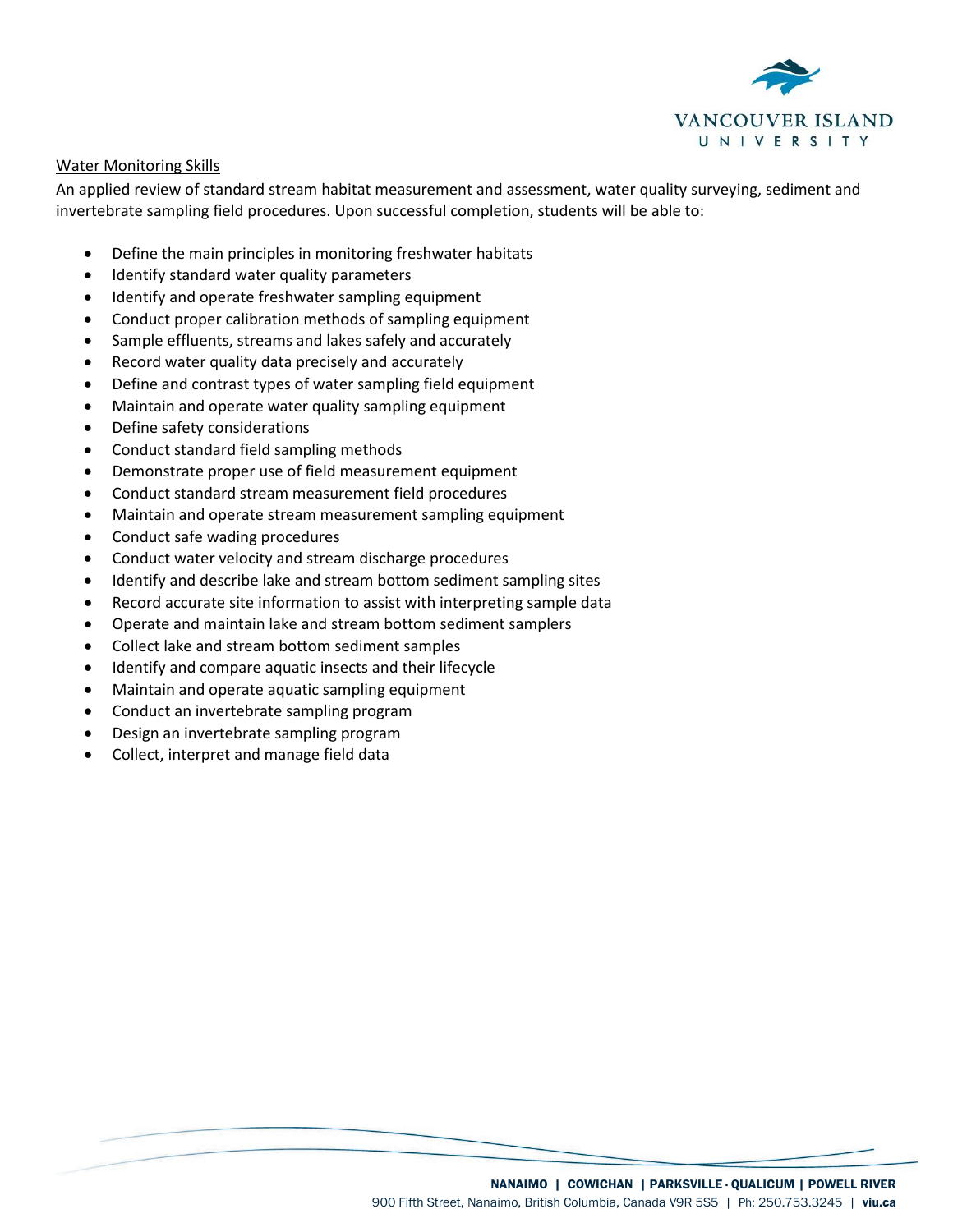

#### Fish and Fish Habitat Monitoring Skills

An applied review of standard fisheries field monitoring skills, including electrofishing, fish habitat assessment, water quality sampling, fish inventory methods, and fish population monitoring. Upon successful completion, students will be able to:

- Conduct standard safety operations and procedures
- Identify fish habitat requirements
- Identify fish habitats in the field
- Conduct fish identification using fish identification guides and keys
- Identify freshwater fishes (varies by course location)
- Conduct biological sampling
- Maintain and operate biological sampling equipment
- Collect and record biological data
- Define and compare juvenile fish inventory methods
- Conduct standard minnow trapping procedures
- Conduct standard pole seining procedures
- Conduct standard electrofishing procedures
- Conduct fish population estimation procedures
- Calculate basic population estimates
- Complete fish collection data requirements
- Conduct and practice safe wading procedures
- Respond appropriately to a potentially dangerous electrofishing incident
- Conduct a safe and efficient electrofishing session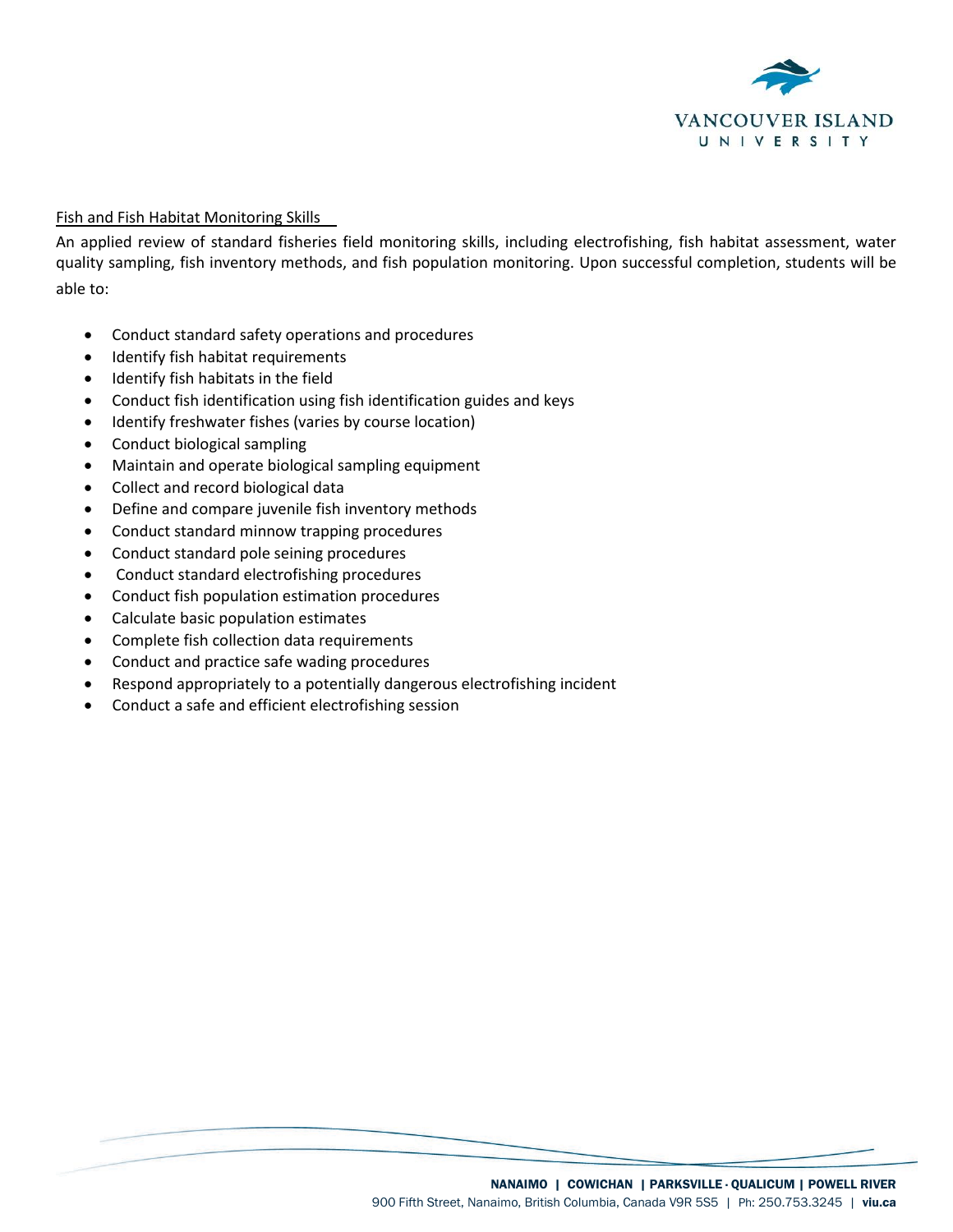

#### Construction Site Monitoring Skills

An applied review of standard environmental monitoring field skills, including site planning, erosion control, in-water construction and environmental project field skills. Upon successful completion, students will be able to:

- Conduct standard safety operations and procedures
- Contrast phases of environmental construction projects
- Compare phases of monitoring environmental construction projects
- Conduct standard environmental planning field measurements
- Identify key environmental legislation
- Conduct water quality sampling techniques
- Read and interpret Engineering and environmental construction plans
- Identify and compare standard Erosion Control techniques and procedures
- Install temporary and permanent erosion control structures
- Identify and conduct Dry Worksite Isolation Techniques
- Identify, select, and operate pumps
- Determine pump size, total head required
- Identify In-stream sediment control techniques
- Manage and plan timing windows and construction schedule requirements
- Report for environmental monitoring programs
- Maintain and operate on-site equipment
- Install temporary and permanent erosion control structures
- Identify spill response procedures
- Design communication plans and protocols, reports, and
- Identify and conduct key project management and safety procedures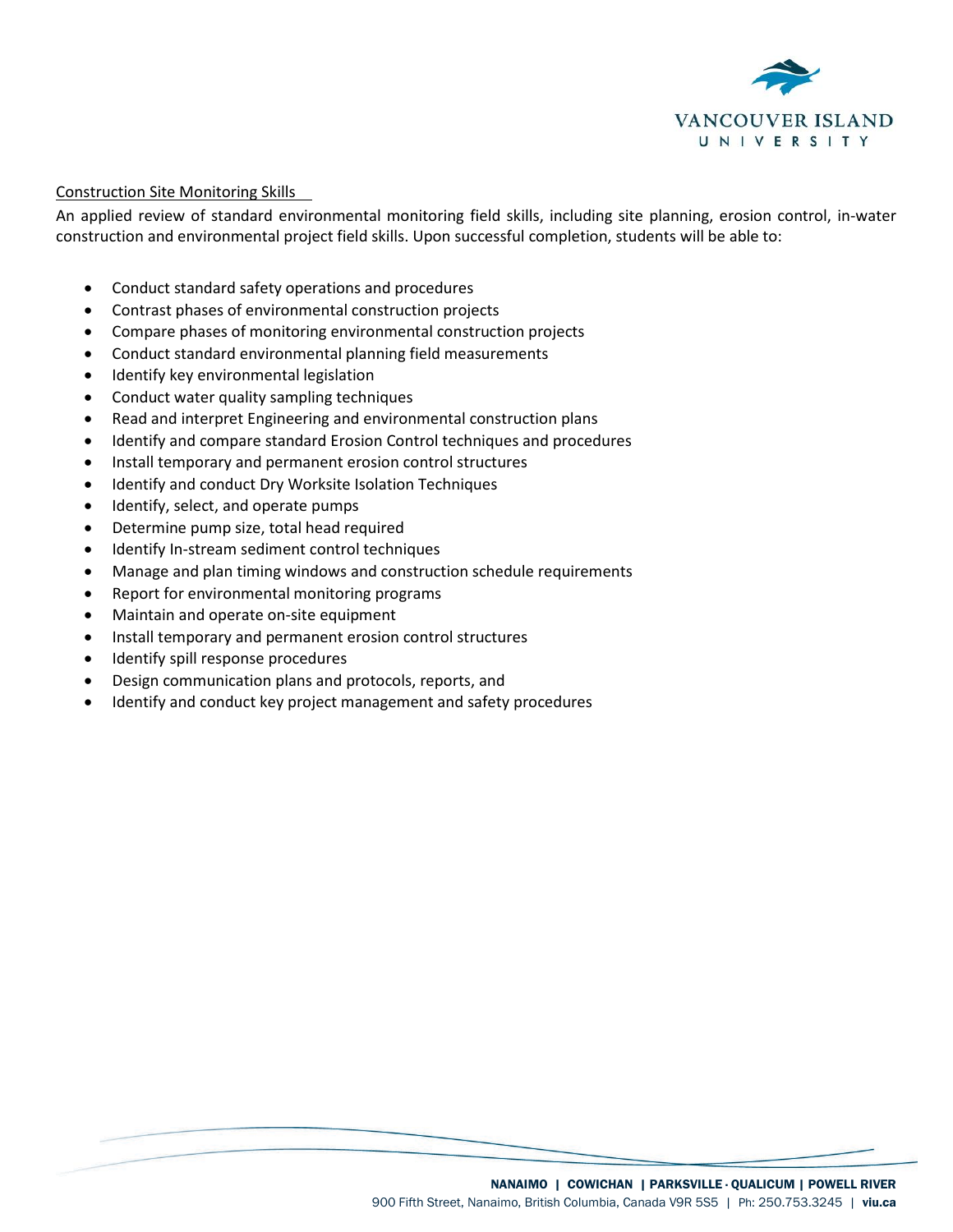

#### Student Equipment

NREP provides all field and classroom-related supplies and equipment including course manuals, electrofisher unit(s) and accessories, dip-nets, linesman gloves, biological sampling and fish inventory equipment, and associated field equipment.

**Participants must supply their own personal field gear and clothing**. Equipment required will vary course-by course:

#### **Mandatory items include:**

- appropriate field work clothing (note: Please avoid tight-fitting jeans and consider bringing extra socks and a second pair of pants)
- sturdy footwear,
- raingear,
- work gloves,
- Field vest/ Hi-vis vest,
- Bag lunch and beverage (each day)

#### **For the 'Fish and Fish Habitat Assessment' and/or 'Water Monitoring' Skills module(s):**

- leak-proof chest waders (rubber, nylon, or neoprene) with non-slip footwear (e.g., felt or cleated soles),
- brimmed hat (e.g., baseball hat),
- Wading belt and polarized sunglasses

#### **Quote**

This budget quote is based on a delivery model of 5 consecutive weeks. Our costs include: student manuals, course equipment, instructor costs (wage, travel, accommodations, etc...)

NREP is not responsible for venue booking or student transportation to field sites.

| <b>Cohort Size</b>  | <b>Cost per Student</b> | <b>Total Program Cost</b> |
|---------------------|-------------------------|---------------------------|
| Minimum 8 students  | \$5,000.00              | \$40,000.00               |
| Maximum 14 students | \$5,0000.00             | \$70,000.00               |

We always work towards delivering the course to the Full Cohort of 14 individuals but will work with the community to fill seats should the number be lower than the anticipated 14 students.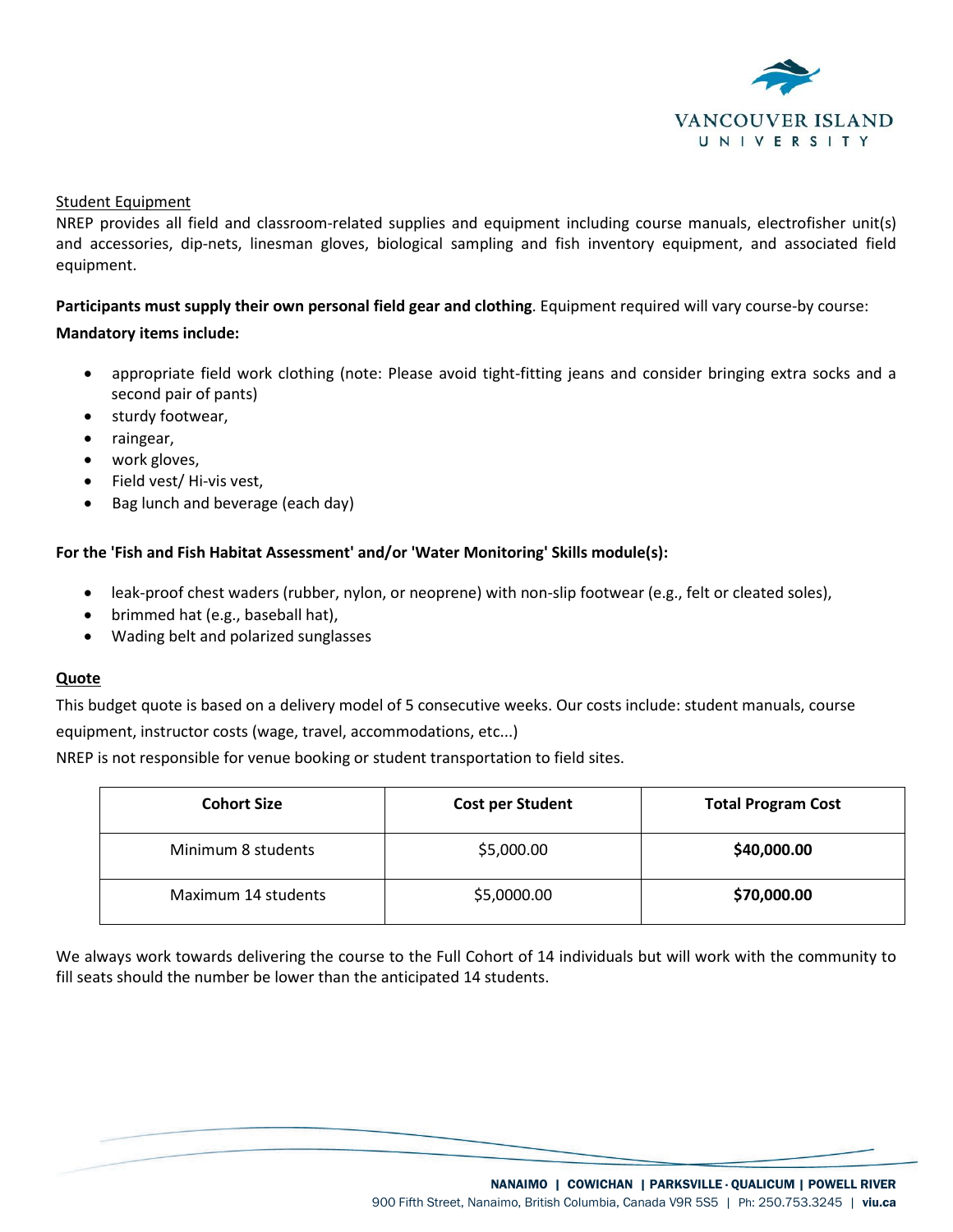

# **TESTIMONIALS**

*NREP instructors are very knowledgeable and experienced and go above and beyond to ensure their students receive the best education. The Environmental Monitoring program left a great impression on our clients.*

### *Frances Campbell, PTP ASEP Training Society, Terrace, BC*

*I thoroughly loved the course where we had hands on outside in the field! The instruction was excellent too. I really would like to take more short NREP courses that will enhance my employment position.* 

#### *Cindy Collins, First Nation Referral Officer, Matsqui, BC*

*I attended the ETCP in 2014. This training was a wonderful learning experience that greatly benefited both my education and career. I have, and will continue to, recommend this training to everyone I work with because I found the content effectively delivered by the instructors. By far, this was one of the greatest training I endured—direct hand-on practices and strong directions. I guarantee that each person will walk away from this training having learnt important environmental strategies and having added a valuable asset to their resume.*

#### *Ariel Swayze, University Student, Merritt, BC*

*Our communities partnered with NREP in 2011 to deliver an ETCP training course for 18 students. The instructors were extremely friendly, knowledgeable on all subjects and we received great feedback from the Students once the course was completed. If the opportunity were to arise, we would definitely partner with VIU again for another ETCP Training Program!* 

#### *Suzanne Ellis, Corporate Secretary, Seven Generations Environmental Services, Chilliwack, BC*

*I really enjoyed the hands-on training. Darren was very great, and treated everyone with the utmost respect.* 

#### *Morgan Douse, Technician, Gitanyow Fisheries, Terrace BC*

*Great course and instructors! All instructors are knowledgeable, enthusiastic and encouraging.* 

#### *JoAnne Fisher, Lands Manager, Ktunaxa Nation Council, Cranbrook BC*

*Very practical course, great instructor. One of the best courses I've ever taken.* 

*Matt Joyce, Simon Fraser University grad student, Vancouver, BC*